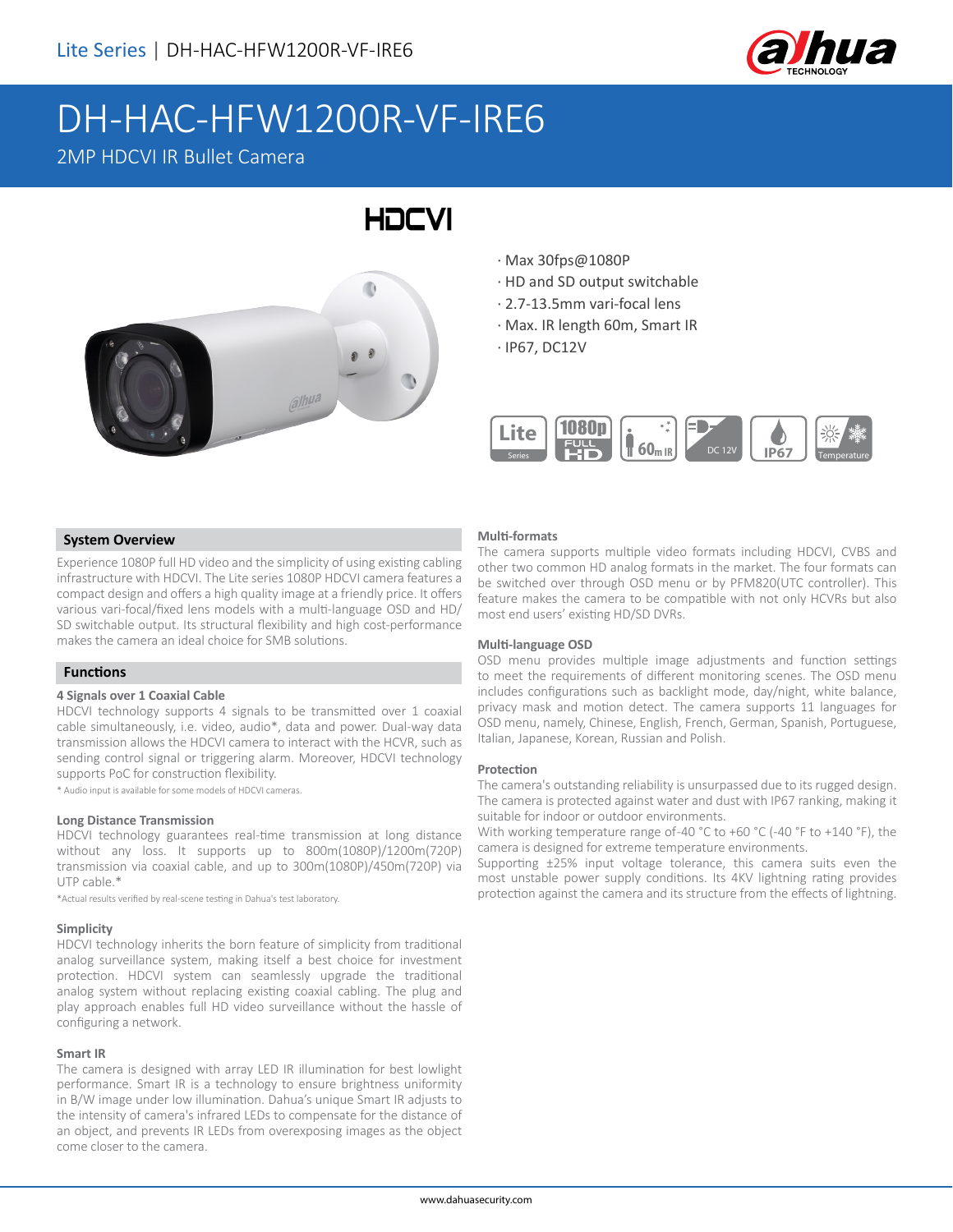# Lite Series | DH-HAC-HFW1200R-VF-IRE6

## **Technical Specification**

## Camera

| Image Sensor                    | 1/2.7" CMOS                                 |
|---------------------------------|---------------------------------------------|
| <b>Effective Pixels</b>         | 1920(H)×1080(V), 2MP                        |
| <b>Scanning System</b>          | Progressive                                 |
| <b>Electronic Shutter Speed</b> | PAL: 1/25~1/100000s<br>NTSC: 1/30~1/100000s |
| Minimum Illumination            | 0.02Lux/F1.3, 30IRE, OLux IR on             |
| S/N Ratio                       | More than 65dB                              |
| <b>IR Distance</b>              | Up to 60m (197feet)                         |
| IR On/Off Control               | Auto / Manual                               |
| <b>IR LEDS</b>                  | $\overline{4}$                              |
| lens                            |                                             |
| Lens Type                       | Vari-focal lens / Fixed iris                |
| Mount Type                      | Board-in                                    |
| Focal Length                    | 2.7-13.5mm                                  |
| Max Aperture                    | F1.3                                        |
| Angle of View                   | H: 106°~30°                                 |
| <b>Focus Control</b>            | Manual                                      |
| <b>Close Focus Distance</b>     | 200 <sub>mm</sub><br>7.87"                  |

#### DORI Distance

Note: The DORI distance is a "general proximity" of distance which makes it easy to pinpoint the right camera for your needs. The DORI distance is calculated based on sensor specification and lab test result according to EN 62676-4 which defines the criteria for Detect, Observe, Recognize and Identify respectively.

|           | <b>DORI</b>           | <b>Distance</b> |             |
|-----------|-----------------------|-----------------|-------------|
|           | Definition            | Wide            | Tele        |
| Detect    | $25px/m$ (8 $px/ft$ ) | 45m(148ft)      | 148m(486ft) |
| Observe   | 63px/m (19px/ft)      | 18m(59ft)       | 59m(194ft)  |
| Recognize | 125px/m (38px/ft)     | 9m(30ft)        | 30m(97ft)   |
| Identify  | 250px/m (76px/ft)     | 5m(15ft)        | 15m(49ft)   |

# Pan / Tilt / Rotation

| Pan/Tilt/Rotation | Pan: $0^{\circ}$ $\sim$ 360 $^{\circ}$<br>Tilt: $0^{\circ}$ $\sim$ 87 $^{\circ}$<br>Rotation: $0^\circ \approx 360^\circ$ |
|-------------------|---------------------------------------------------------------------------------------------------------------------------|
| Video             |                                                                                                                           |
| Resolution        | 1080P (1920×1080)                                                                                                         |
| Frame Rate        | 25/30fps@1080P, 25/30/50/60fps@720P                                                                                       |
| Video Output      | 1-channel BNC high definition video output / CVBS<br>video output (Can switch)                                            |
| Day/Night         | Auto (ICR) / Manual                                                                                                       |

| <b>OSD Menu</b>                           | Multi-language                                                                                                                    |
|-------------------------------------------|-----------------------------------------------------------------------------------------------------------------------------------|
| <b>BLC Mode</b>                           | BLC / HLC / DWDR                                                                                                                  |
| <b>WDR</b>                                | <b>DWDR</b>                                                                                                                       |
| Gain Control                              | AGC                                                                                                                               |
| <b>Noise Reduction</b>                    | 2D                                                                                                                                |
| <b>White Balance</b>                      | Auto / Manual                                                                                                                     |
| Smart IR                                  | Auto / Manual                                                                                                                     |
| Certifications                            |                                                                                                                                   |
| Certifications                            | CE (EN55032, EN55024, EN50130-4)<br>FCC (CFR 47 FCC Part 15 subpartB, ANSI C63.4-2014)<br>UL (UL60950-1+CAN/CSA C22.2 No.60950-1) |
| Interface                                 |                                                                                                                                   |
| Audio Interface                           | N/A                                                                                                                               |
| Eelectrical                               |                                                                                                                                   |
| Power Supply                              | 12V DC +25%                                                                                                                       |
| Power Consumption                         | Max 7.9W (12V DC, IR on)                                                                                                          |
| Environmental                             |                                                                                                                                   |
| <b>Operating Conditions</b>               | -40°C ~ +60°C (-40°F ~ +140°F) / Less than 90% RH<br>* Start up should be done at above-40°C (-40°F)                              |
| <b>Storage Conditions</b>                 | -40°C ~ +60°C (-40°F ~ +140°F) / Less than 90% RH                                                                                 |
| Ingress Protection & Vandal<br>Resistance | <b>IP67</b>                                                                                                                       |
| Construction                              |                                                                                                                                   |
| Casing                                    | Aluminium                                                                                                                         |
| Dimensions                                | 213.0mm×90.4mm×90.4mm (8.39"×3.56"×3.56")                                                                                         |
| Net Weight                                | 0.55kg (1.21lb)                                                                                                                   |
|                                           |                                                                                                                                   |

Gross Weight 0.68kg (1.50lb)